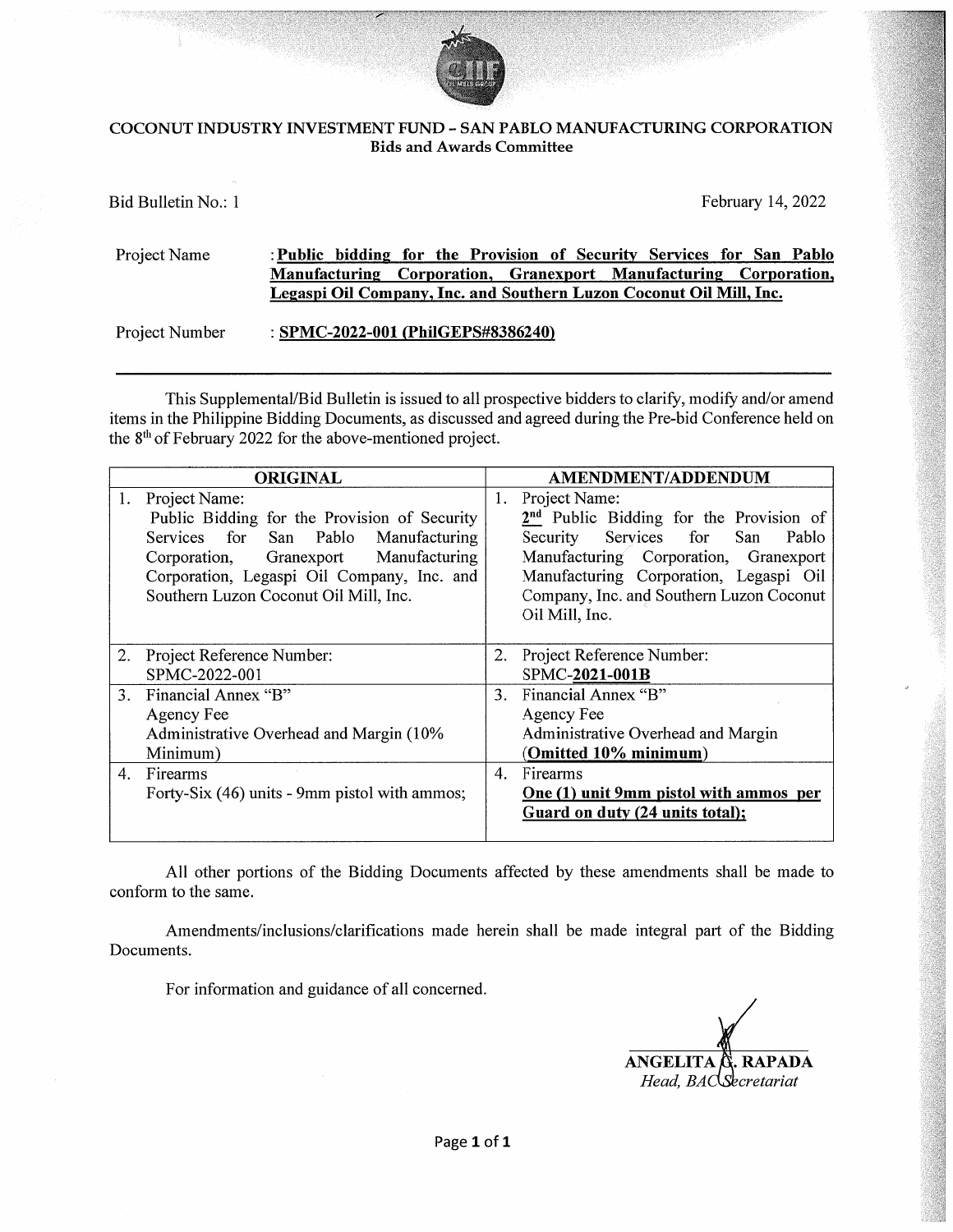

## COCONUT INDUSTRY INVESTMENT FUND - SAN PABLO MANUFACTURING CORPORATION **Bids and Awards Committee**

#### Bid Bulletin No.: 2

February 14, 2022

| Project Name | : Public bidding for the Provision of Security Services for San Pablo |
|--------------|-----------------------------------------------------------------------|
|              | Manufacturing Corporation, Granexport Manufacturing Corporation,      |
|              | Legaspi Oil Company, Inc. and Southern Luzon Coconut Oil Mill, Inc.   |
|              |                                                                       |

Project Number : SPMC-2022-001 (PhilGEPS#8386240)

This Supplemental/Bid Bulletin is issued to all prospective bidders to clarify items in the Philippine Bidding Documents, Financial Annex "B" - for the computation of Daily Wage and Security Plan Annex "D" - for the Firearms Requirement for the above-mentioned project of Coconut Industry Investment Fund - San Pablo Manufacturing Corporation.

The following clarifications are provided for the guidance and reference of all prospective bidders:

| <b>QUERRIES</b>                                                                                                                          | <b>CLARIFICATION/RESOLUTION</b>                                                                                                                    |  |
|------------------------------------------------------------------------------------------------------------------------------------------|----------------------------------------------------------------------------------------------------------------------------------------------------|--|
| 1. What is the basis for "the number of<br>working days per year" to be used in the<br>computation of Daily Wage of a Security<br>Guard? | The basis for "the number of working days"<br>per year" to be used in the computation of<br>Daily Wage of a Security Guard will be<br>393.50 days. |  |
| Average Pay/Month (DW x no. of days per<br>yr/12)                                                                                        | Average Pay/Month (DW x 393.50/12)                                                                                                                 |  |
| 2. Whether the Bidder may provide all its<br>security guards a 9mm pistol with ammos<br>even if they are not on duty?                    | The Bidder shall provide a 9mm pistol only to<br>2.<br>Security Guards on duty at their designated<br>posts except in Head Office.                 |  |
| Total Number of 9mm pistols with ammos to be<br>provided: 46 units                                                                       | Total Number of 9mm pistols with ammos to be<br>provided: 24 units                                                                                 |  |

All other portions of the Bidding Documents affected by these amendments shall be made to conform to the same.

Amendments/inclusions/clarifications made herein shall be made integral part of the Bidding Documents.

For information and guidance of all concerned.

**ANGELITA/G) RAPADA** Head, BACSecretariat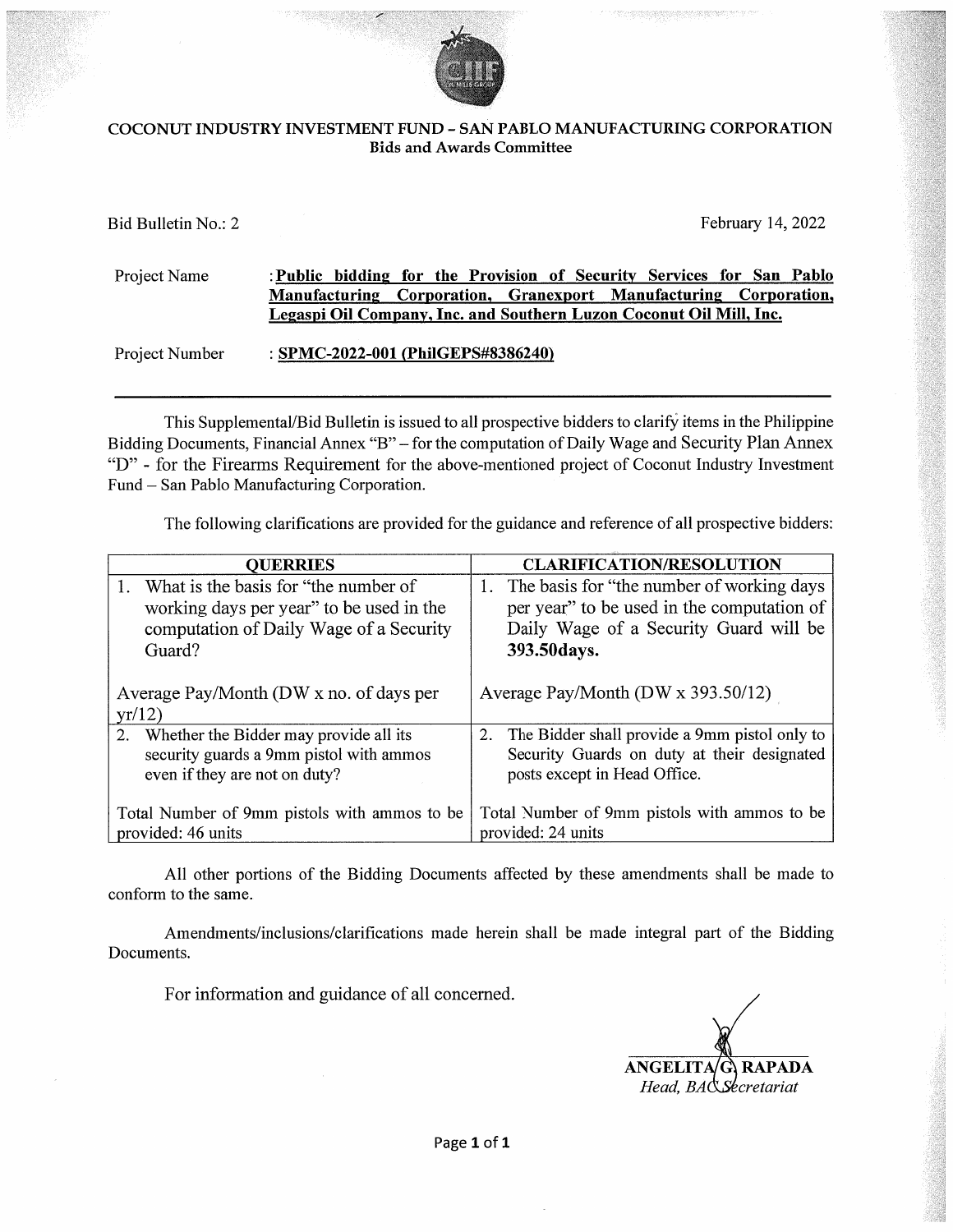

### COCONUT INDUSTRY INVESTMENT FUND OIL MILLS GROUP - SAN PABLO MANUFACTURING CORPORATION **Bids and Awards Committee**

Bid Bulletin No.: 3

Project Reference Number

Date: December 20, 2021

Project Name

: Public Bidding for the Provision of Security Services for San Pablo Manufacturing Corporation, Granexport Manufacturing Corporation, Legaspi Oil Company, Inc. and Southern Luzon Coconut Oil Mill, Inc. : SPMC2021-001 (PhilGEPS#8267627)

This Supplemental/Bid Bulletin is issued to all prospective bidders to clarify, modify and/or amend items in the Philippine Bidding Documents, Project Reference Number; Section V. Special Conditions of Contract for the Inspection and Test, Section VIII - Bidding Forms and Section IX- Terms of Reference for the Documentary requirements of Security Guards discussed and agreed during the BAC meeting for the abovementioned project.

| <b>ORIGINAL</b>                                                                                                                                                                                                                                                                                                              | <b>AMENDMENT/ADDENDUM</b>                                                                                                                                                                                                                                                                                                           |  |
|------------------------------------------------------------------------------------------------------------------------------------------------------------------------------------------------------------------------------------------------------------------------------------------------------------------------------|-------------------------------------------------------------------------------------------------------------------------------------------------------------------------------------------------------------------------------------------------------------------------------------------------------------------------------------|--|
| Reference<br>1. Project<br>Identification<br>$\sqrt{ }$<br>Number: SPMC 002-2021                                                                                                                                                                                                                                             | 1. Project<br>Reference<br>Identification<br>Number: SPMC 2021-001                                                                                                                                                                                                                                                                  |  |
| 2. Section V - Special Conditions of Contract<br>(GCC Clause 16 - Inspection and Tests)                                                                                                                                                                                                                                      | 2.<br>Section V - Special Conditions of<br>Contract<br>(GCC Clause 16 - Inspection and Tests)<br>Actual performance of Security Guards,<br>supplies, equipment, and other essential<br>paraphernalia as may be required.<br>a. During Initial Deployment<br>b. Random and un-announced                                              |  |
| 3. Section VIII - Bidding Forms (5th Edition)<br>a. Bid Form<br>b. Contract Agreement Form<br>c. Omnibus Sworn Statement<br>d. Bank Guarantee Form for Advance<br>Payment<br>e. Bid Securing Declaration Form                                                                                                                | 3. Section VIII – Bidding Forms ( $6th$ Edition)<br><b>Bid Form</b><br>a.<br>b. Contract Agreement Form<br>Omnibus Sworn Statement<br>$\mathbf{c}$ .<br>d. Bank Guarantee Form for Advance<br>Payment<br>e. Bid Securing Declaration Form                                                                                           |  |
| Section IX - Terms of Reference<br>4.<br>III. Duties and Responsibilities of the<br>Service Provider<br>4. Submit the following documentary<br>requirements prior to posting of<br>Security Guards:<br>a. Personal Data Sheet<br>b. Data on work experience<br>c. NBI Clearance<br>d. PNP Clearance<br>e. Barangay Clearance | Section IX - Terms of Reference<br>4.<br>III. Duties and Responsibilities of the<br>Service Provider<br>4. Submit the following documentary<br>requirements prior to posting of<br><b>Security Guards:</b><br>a. Personal Data Sheet<br>b. Data on work experience<br>c. NBI Clearance<br>d. PNP Clearance<br>e. Barangay Clearance |  |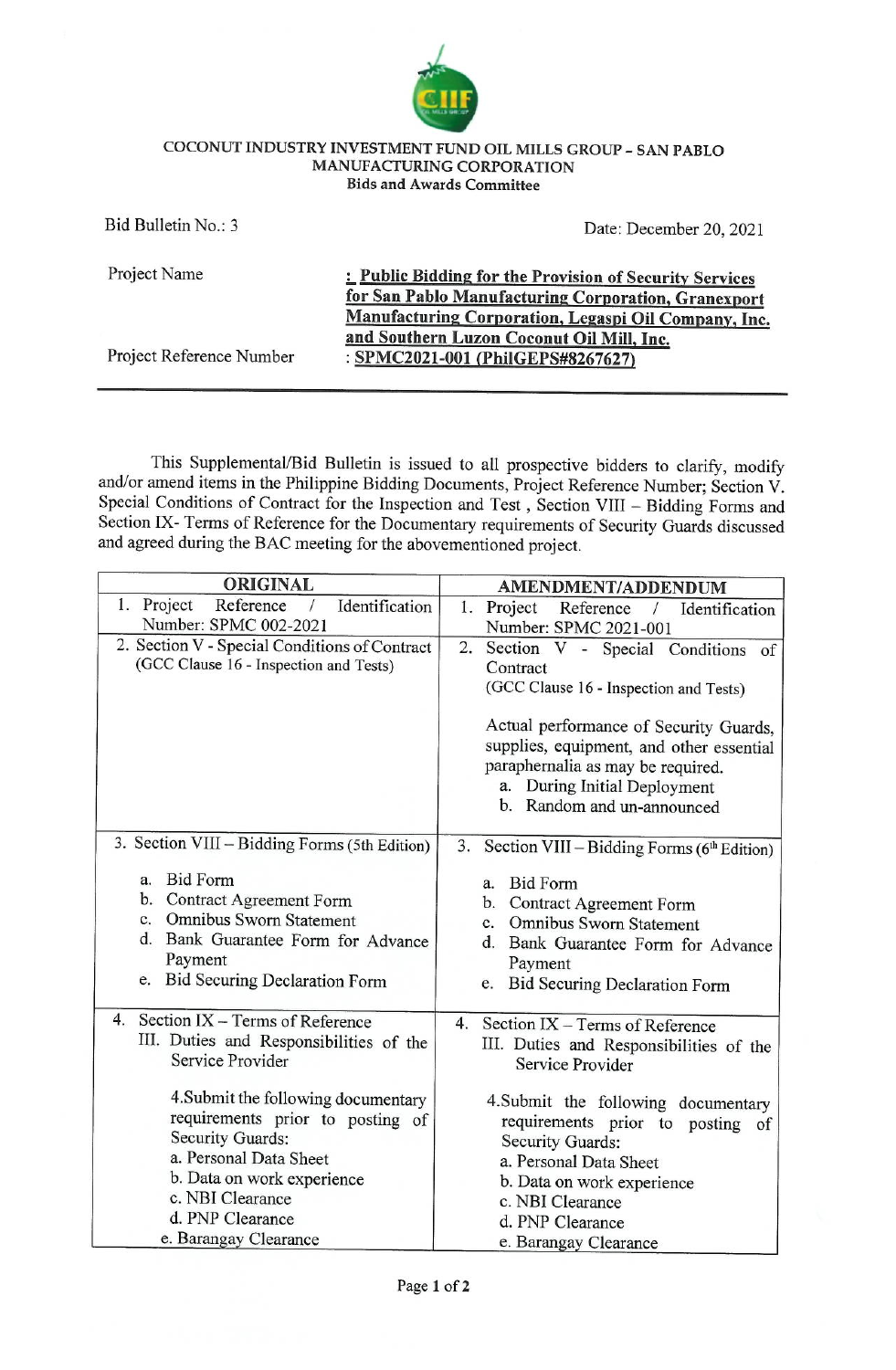All other portions of the Bidding Documents affected by these amendments shall be made to conform to the same.

Amendments/inclusions/clarifications made herein shall be made integral part of the **Bidding Documents.** 

For information and guidance of all concerned,

**ANGELITA RAPADA** Head, BAC Secretariat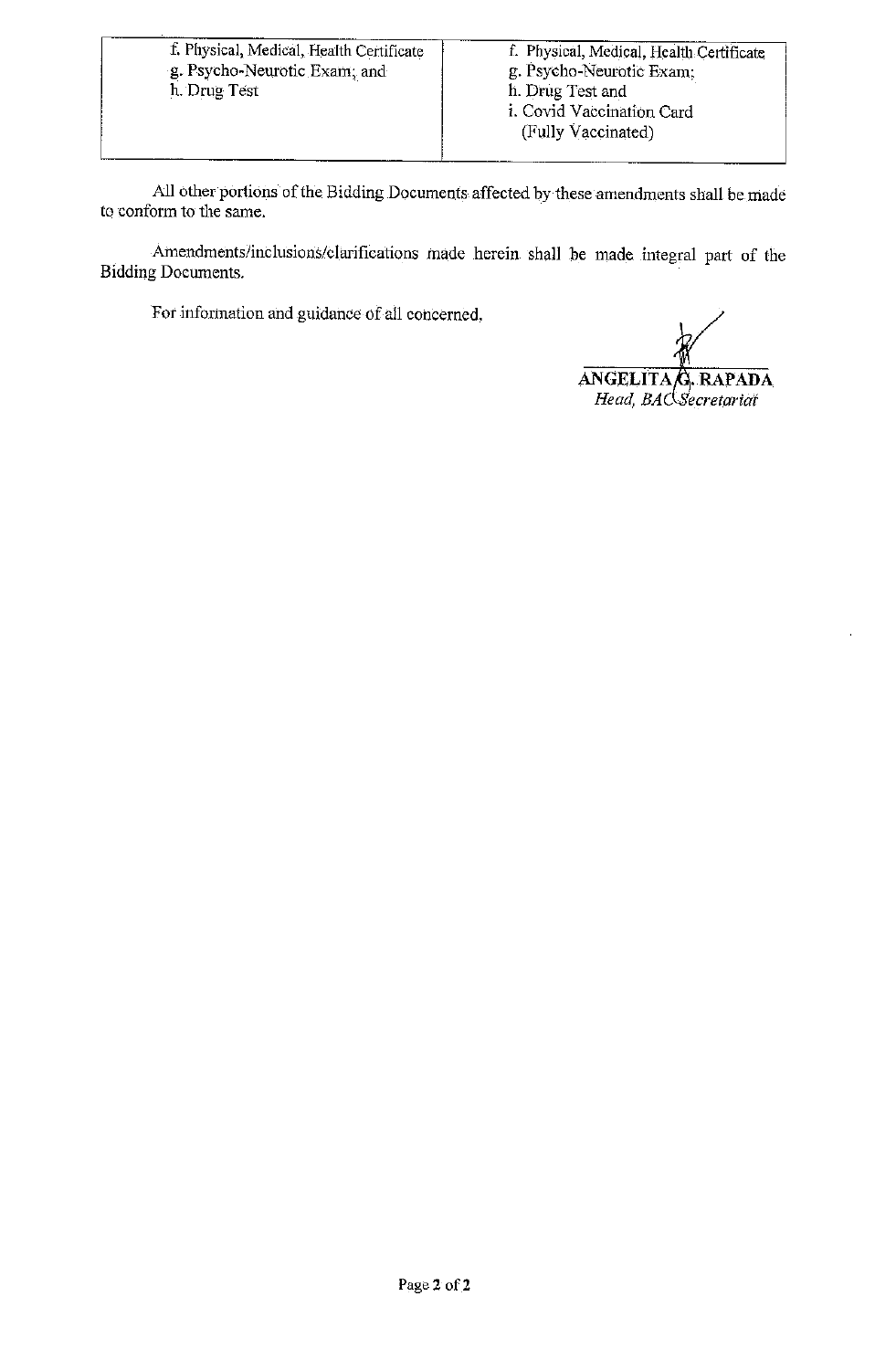

#### **COCONUT INDUSTRY INVESTMENT FUND OIL MILLS GROUP – SAN PABLO MANUFACTURING CORPORATION Bids and Awards Committee**

Project Reference Number

Bid Bulletin No.: 1 **Date: December 18, 2021** 

Project Name

**: Public Bidding for the Provision of Security Services for San Pablo Manufacturing Corporation, Granexport Manufacturing Corporation, Legaspi Oil Company, Inc. and Southern Luzon Coconut Oil Mill, Inc.** : **SPMC2021-001 (PhilGEPS#8267627)**

This Supplemental/Bid Bulletin is issued to all prospective bidders to clarify, modify and/or amend items in the Philippine Bidding Documents, Section VI- Special Conditions of Contract, Annex "A" & Section IX – Terms of Reference, Annex "I" – Security Plan, for the Deployment of Security Guards as discussed and agreed during the Pre-bid Conference held on 13<sup>th</sup> of December 2021 for the abovementioned project.

| <b>Amendment/Addendum</b>                                                                                                                     |                                                   |                   |  |  |
|-----------------------------------------------------------------------------------------------------------------------------------------------|---------------------------------------------------|-------------------|--|--|
|                                                                                                                                               | <b>Section VI. Special Conditions of Contract</b> |                   |  |  |
| Contract Agreement Form shall be in accordance with the<br>6.1<br>Contract Agreement in GPPB Circular No. 04-2020.<br>See attached Annex "A". |                                                   |                   |  |  |
| <b>B. DEPLOYMENT OF SECURITY GUARDS</b>                                                                                                       |                                                   |                   |  |  |
| The contracted security services are deployed in the following posts:                                                                         |                                                   |                   |  |  |
| <b>SPMC</b><br>I.                                                                                                                             |                                                   |                   |  |  |
| <b>Location</b>                                                                                                                               | <b>Time Shift</b>                                 | No. of SGs        |  |  |
| <b>Head Office</b><br>(16F UCPB Building, makati<br>Avenue, Makati)                                                                           | 6:00AM to 6:00PM<br>6:00PM to 6:00AM              | 1<br>$\mathbf{1}$ |  |  |
| <b>SPMC Plant</b><br>(CAIP SEZ, San Antonio, San                                                                                              | $6:00AM$ to $6:00PM$                              | 3                 |  |  |
| Pascual, Batangas)                                                                                                                            | $6:00PM$ to $6:00AM$                              | $\overline{2}$    |  |  |
| <b>SPMC Plant</b><br>(Werner Schetelig Avenue, San<br>Pablo City, Laguna)                                                                     | 6:00AM to 6:00PM<br>6:00PM to 6:00AM              | 1<br>$\mathbf{1}$ |  |  |
| TOTAL: 9<br>II.<br><b>GRANEX</b>                                                                                                              |                                                   |                   |  |  |
| <b>Time Shift</b><br>No. of SGs<br>Location                                                                                                   |                                                   |                   |  |  |
| <b>Granex Plant</b>                                                                                                                           | 6:00AM to 6:00PM                                  | 10                |  |  |
| (Barangay Kiwalan, Iligan City)                                                                                                               | 6:00PM to 6:00AM                                  | 9                 |  |  |
| Granex                                                                                                                                        | 6:00AM to 6:00PM                                  | $\mathbf{1}$      |  |  |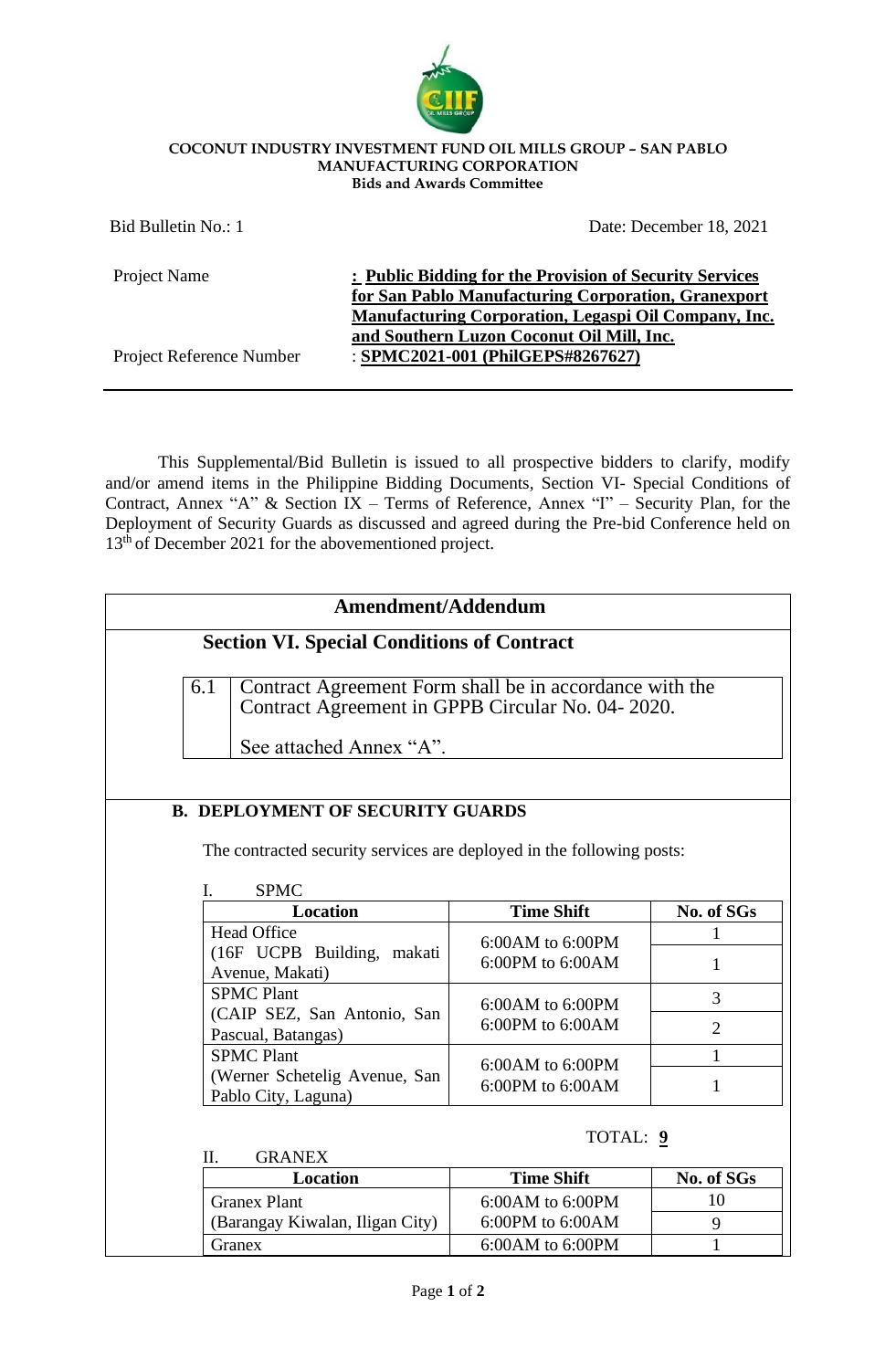| (Kauswagan, Lanao del Norte)                                                                        | 6:00PM to 6:00AM                         | $\mathbf{1}$                 |
|-----------------------------------------------------------------------------------------------------|------------------------------------------|------------------------------|
| <b>Copra Buying Stations</b>                                                                        |                                          |                              |
| Brooke's Point – Palawan<br>(Barangay Poblacion, District II,                                       | $6:00AM$ to $6:00PM$<br>6:00PM to 6:00AM | $\mathbf{1}$                 |
| Brooke's Point, Palawan)                                                                            |                                          | $\mathbf{1}$                 |
| Surigao<br>(200 Boromeo St., Surigao City)                                                          | 6:00AM to 6:00PM<br>6:00PM to 6:00AM     | $\mathbf{1}$<br>$\mathbf{1}$ |
| Masbate                                                                                             |                                          | $\mathbf{1}$                 |
| Kinamaligan,<br>(Barangay<br>Masbate)                                                               | 6:00AM to 6:00PM<br>6:00PM to 6:00AM     | $\mathbf{1}$                 |
| Pagadian                                                                                            |                                          | 1                            |
| (186 North Diversion<br>Road,<br>Tiguma,<br>Pagadian<br>City,<br>Zamboanga del Sur)                 | $6:00AM$ to $6:00PM$<br>6:00PM to 6:00AM | $\mathbf{1}$                 |
| <b>LEGOIL</b><br>Ш.                                                                                 | TOTAL: 29                                |                              |
| <b>Location</b>                                                                                     | <b>Time Shift</b>                        | No. of SGs                   |
| Legoil Plant                                                                                        | 6:00AM to 6:00PM                         | $\overline{4}$               |
| (Arimbay, Legazpi City)                                                                             | $6:00PM$ to $6:00AM$                     | 3                            |
| Legoil Plant                                                                                        | 6:00AM to 6:00PM                         | 5                            |
| (Km. 9.5, Barangay Sasa, Davao<br>City)                                                             | 6:00PM to 6:00AM                         | $\overline{4}$               |
| <b>Copra Buying Stations</b>                                                                        |                                          |                              |
| Maco<br>(Purok<br>2 Brgy.<br>Anislagan,<br>Maco,<br>Compostela<br>Valley<br>Province, Davao de Oro) | $6:00AM$ to $6:00PM$<br>6:00PM to 6:00AM | $\overline{2}$               |
|                                                                                                     | TOTAL: 18                                |                              |
| IV.<br><b>SOLCOM</b>                                                                                |                                          |                              |
| <b>Location</b>                                                                                     | <b>Time Shift</b>                        | No. of SGs                   |
| <b>Solcom Plant</b>                                                                                 | 6:00AM to 6:00PM                         | 1                            |
| (Mulanay, Quezon)                                                                                   | 6:00PM to 6:00AM                         | 1                            |
|                                                                                                     | TOTAL: 2                                 |                              |

All other portions of the Bidding Documents affected by these amendments shall be made to conform to the same.

Amendments/inclusions/clarifications made herein shall be made integral part of the Bidding Documents.

For information and guidance of all concerned.

 $\mathsf{I}$ 

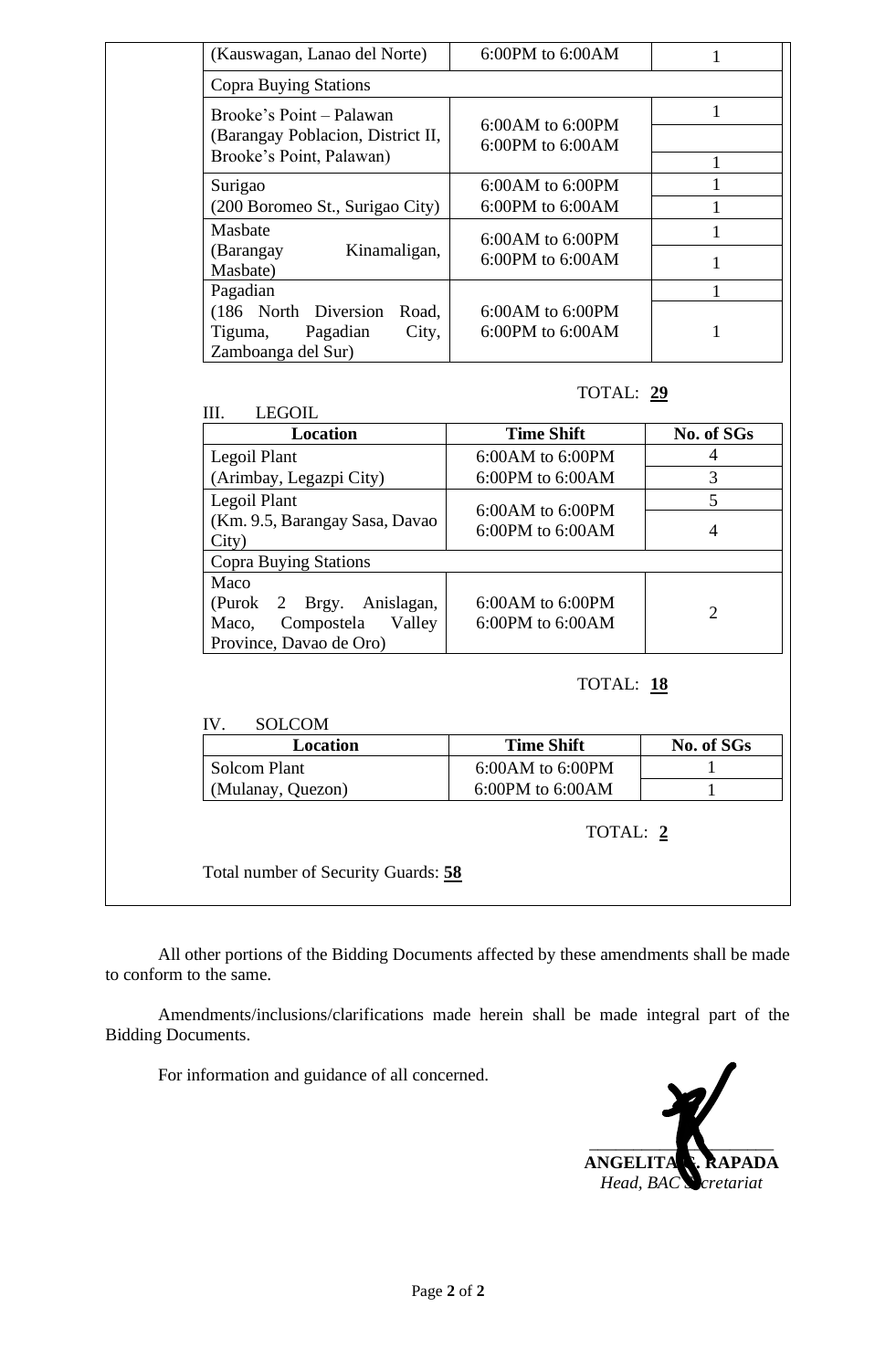

#### **COCONUT INDUSTRY INVESTMENT FUND OIL MILLS GROUP – SAN PABLO MANUFACTURING CORPORATION Bids and Awards Committee**

Bid Bulletin No.: 2 **Date: December 18, 2021** 

| Project Name             | : Public Bidding for the Provision of Security Services |  |  |
|--------------------------|---------------------------------------------------------|--|--|
|                          | for San Pablo Manufacturing Corporation, Granexport     |  |  |
|                          | Manufacturing Corporation, Legaspi Oil Company, Inc.    |  |  |
|                          | and Southern Luzon Coconut Oil Mill, Inc.               |  |  |
| Project Reference Number | : SPMC2021-001 (PhilGEPS#8267627)                       |  |  |

This Supplemental/Bid Bulletin is issued to all prospective bidders to clarify items in the Philippine Bidding Documents, Section IX – Terms of Reference, Annex "I" – Security Plan, for the Equipment Requirement for the abovementioned project of Coconut Industry Investment Fund – San Pablo Manufacturing Corporation.

The following clarifications are provided for the guidance and reference of all prospective bidders:

| <b>ITEM</b> | <b>CONCERN</b>      | <b>REFERENCE</b>          | <b>CLARIFICATION/RESOLUTION</b>            |
|-------------|---------------------|---------------------------|--------------------------------------------|
| 1.          | of Pistol<br>Number | Page 105                  |                                            |
|             | Shotgun<br>and      |                           | To clarify, except in Head Office at       |
|             | required            | Firearms<br>a.            | Makati City, bidders shall provide 9mm     |
|             |                     |                           | pistol to all Security Guards on duty on   |
|             |                     | Fifty-two $(52)$ units    | their designated posts and one (1) unit of |
|             |                     | - 9mm pistol with         | 12 ga. shotgun for each Security Guard     |
|             |                     | ammos; and                | stationed at the front gate/Main Gate      |
|             |                     |                           | Entrance of the following:                 |
|             |                     | $(4)$ units<br>Four       |                                            |
|             |                     | 12ga. Shotgun with        | Legoil-Arimbay<br>a.                       |
|             |                     | ammos                     | Legoil - Davao<br>b.                       |
|             |                     |                           | SPMC - Batangas<br>$\mathbf{c}$ .          |
|             |                     | <b>XXX</b>                | $Granex - Iligan$<br>d.                    |
| 2.          | of<br>Number        | Page 106                  |                                            |
|             | digital<br>Handheld |                           |                                            |
|             | cameras/cellphones  | <b>XXX</b>                | To clarify, only those Security Guards     |
|             | with camera         |                           | on duty shall be provided with one (1)     |
|             |                     | Fifty-Eight<br>(58)<br>i. | Handheld digital camera/cellphone with     |
|             |                     | units of Handheld         | camera                                     |
|             |                     | digital                   |                                            |
|             |                     | cameras/cellphones        |                                            |
|             |                     | with camera               |                                            |
|             |                     | <b>XXX</b>                |                                            |

All other portions of the Bidding Documents affected by these amendments shall be made to conform to the same.

Amendments/inclusions/clarifications made herein shall be made integral part of the Bidding Documents.

For information and guidance of all concerned.